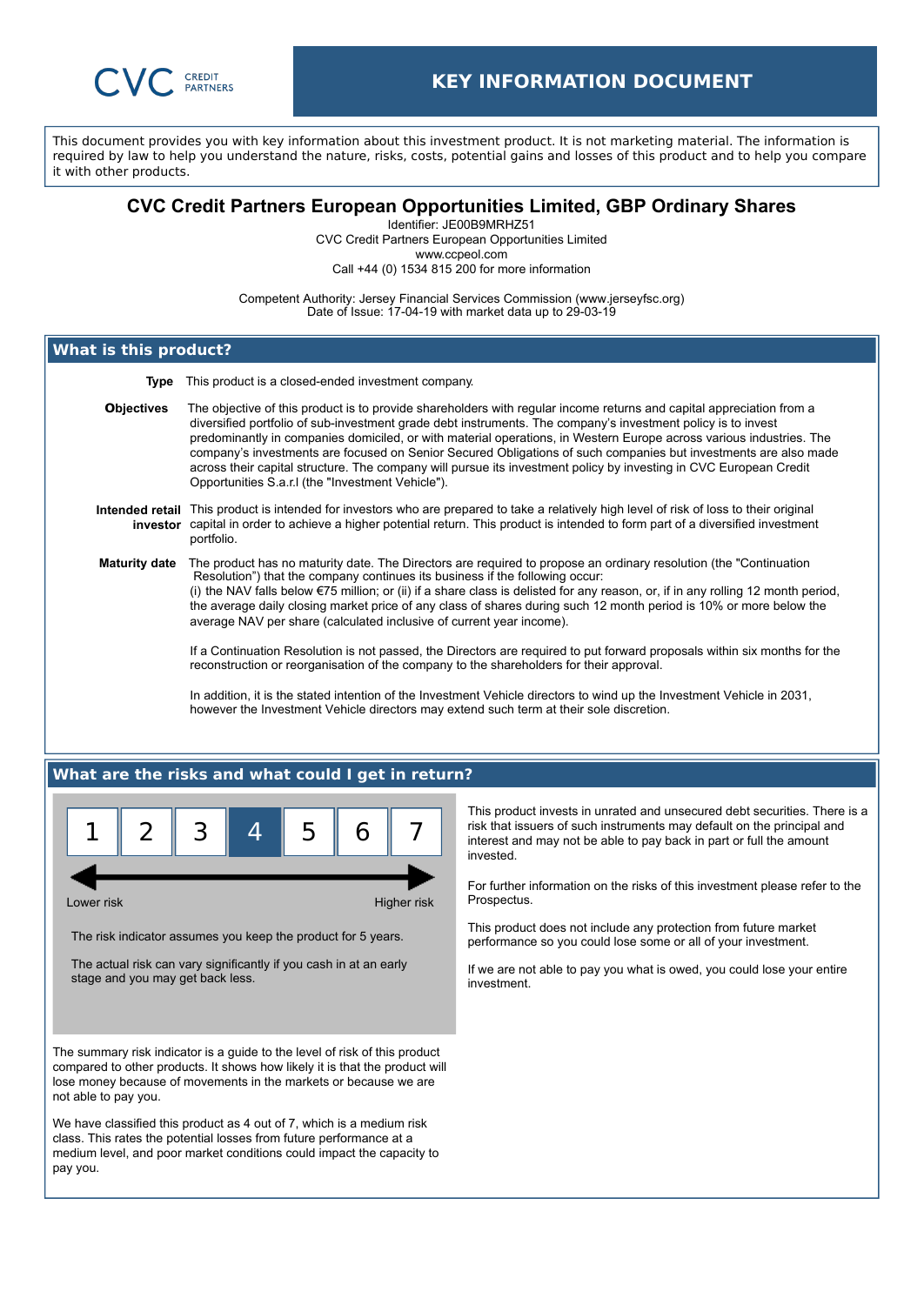| Investment GBP 10 000  |                                     |               |           |                                                   |
|------------------------|-------------------------------------|---------------|-----------|---------------------------------------------------|
| <b>Scenarios</b>       |                                     | 1 Year        | 3 Years   | 5 Years<br>(Recommended<br><b>Holding Period)</b> |
| <b>Stress scenario</b> | What you might get back after costs | 5 641.04      | 5946.83   | 5 0 29 23                                         |
|                        | Average return each year            | -43.59%       | $-15.91%$ | $-12.84%$                                         |
| Unfavourable scenario  | What you might get back after costs | 8 8 8 1 . 2 1 | 8 603.02  | 8 648.28                                          |
|                        | Average return each year            | $-11.19%$     | -4.89%    | $-2.86%$                                          |
| Moderate scenario      | What you might get back after costs | 10 443.05     | 11 392.98 | 12 431.39                                         |
|                        | Average return each year            | 4.43%         | 4.44%     | 4.45%                                             |
| Favourable scenario    | What you might get back after costs | 12 286.77     | 15 096.59 | 17 879.89                                         |
|                        | Average return each year            | 22.87%        | 14.72%    | 12.32%                                            |

This table shows the money you could get back over the next 5 years, under different scenarios, assuming that you invest GBP 10 000.

The scenarios shown illustrate how your investment could perform. You can compare them with the scenarios of other products.

The scenarios presented are an estimate of future performance based on evidence from the past on how the value of this investment varies, and are not an exact indicator. What you get will vary depending on how the market performs and how long you keep the investment/product.

The stress scenario shows what you might get back in extreme market circumstances, and it does not take into account the situation where we are not able to pay you.

The figures shown include all the costs of the product itself, but may not include all the costs that you pay to your advisor or distributor. The figures do not take into account your personal tax situation, which may also affect how much you get back.

## **What happens if CVC Credit Partners European Opportunities Limited is unable to pay out?**

The company's shares are listed on the Premium segment of the London Stock Exchange's main market. Should the company be liquidated, the amount you receive for your holding will be based on the value of assets available for distribution after all other liabilities have been paid. Shareholders in this company do not have the right to make a claim to the Financial Services Compensation Scheme or any other compensation scheme in the event that the company is unable to pay out.

## **What are the costs?**

The Reduction in Yield (RIY) shows what impact the total costs you pay will have on the investment return you might get. The total costs take into account one-off, ongoing and incidental costs.

The amounts shown here are the cumulative costs of the product itself, for three different holding periods. They include potential early exit penalties. The figures assume you invest GBP 10 000. The figures are estimates and may change in the future.

#### **Costs over time**

The person selling you or advising you about this product may charge you other costs. If so, this person will provide you with information about these costs, and show you the impact that all costs will have on your investment over time.

The following costs are not included in the entry and exit fee calculation: broker commission, entry and exit charges paid to your fund manager, platform fees, mark ups, stamp duty, transaction tax and foreign exchange costs.